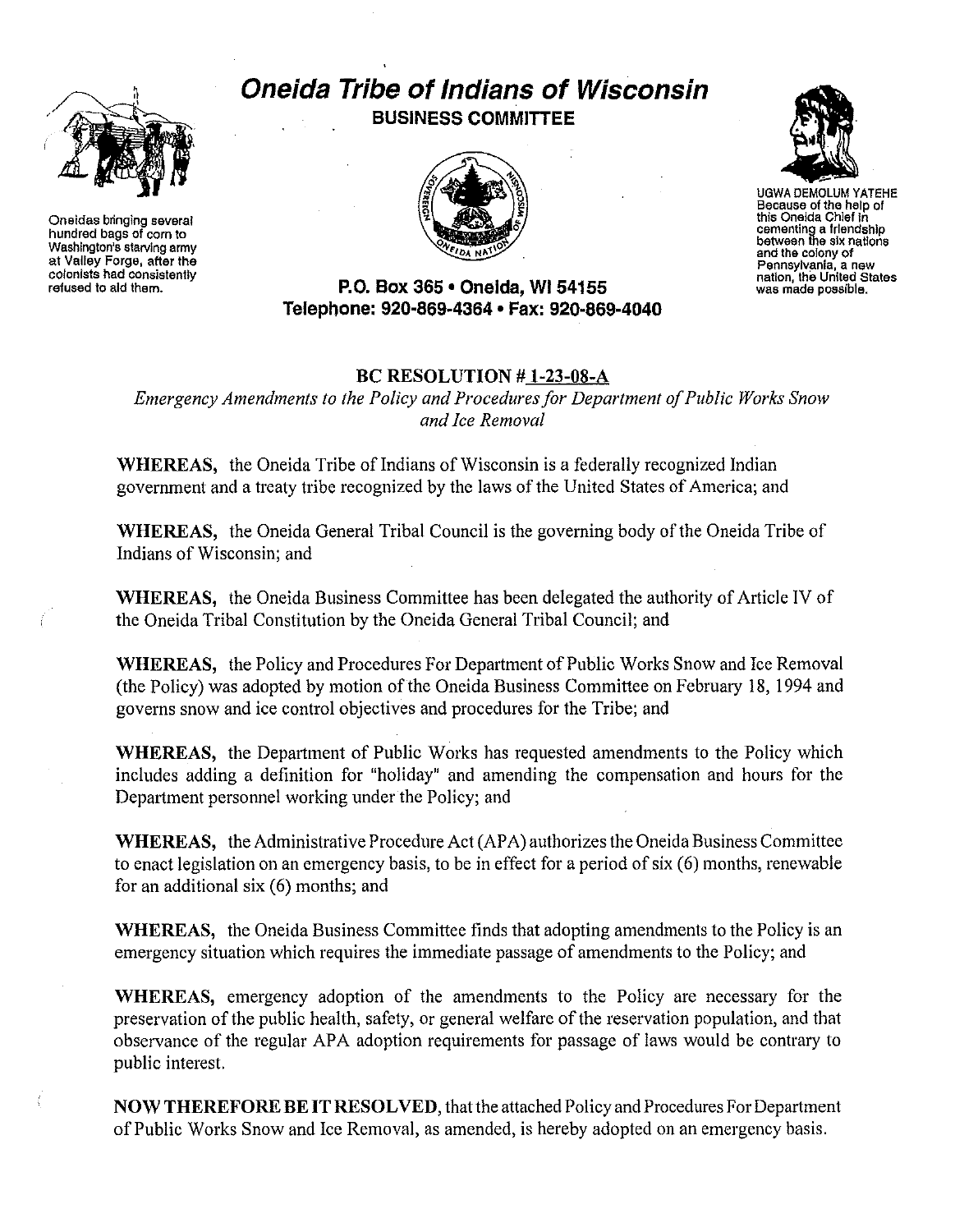**BE** IT **FINALLY RESOLVED**, that the amendments shall be effective immediately and remainin effect for six (6) months unless extended by the Oneida Business Committee for an additional six (6) months.

### **CERTIFICATION**

I, the undersigned, as Secretary of the Oneida Business Committee, hereby certify that the Oneida Business Committee is composed of 9 members of whom 5 members constitute a quorum. 9 Members were present at a meeting duly called, noticed and held on the  $23<sup>rd</sup>$  day of January, 2007; that the foregoing resolution was duly adopted at such meeting by a vote of  $\overline{8}$  members for;  $\overline{0}$ members against;  $0$  member not voting; and that said resolution has not been rescinded or amended in any way.

Patricia Hoeft, Tribal Secretary Oneida Business Committee

**\*According to the** By·Laws. **Article I, Section I, the Chair votes "only in the case of a tie."**

Ť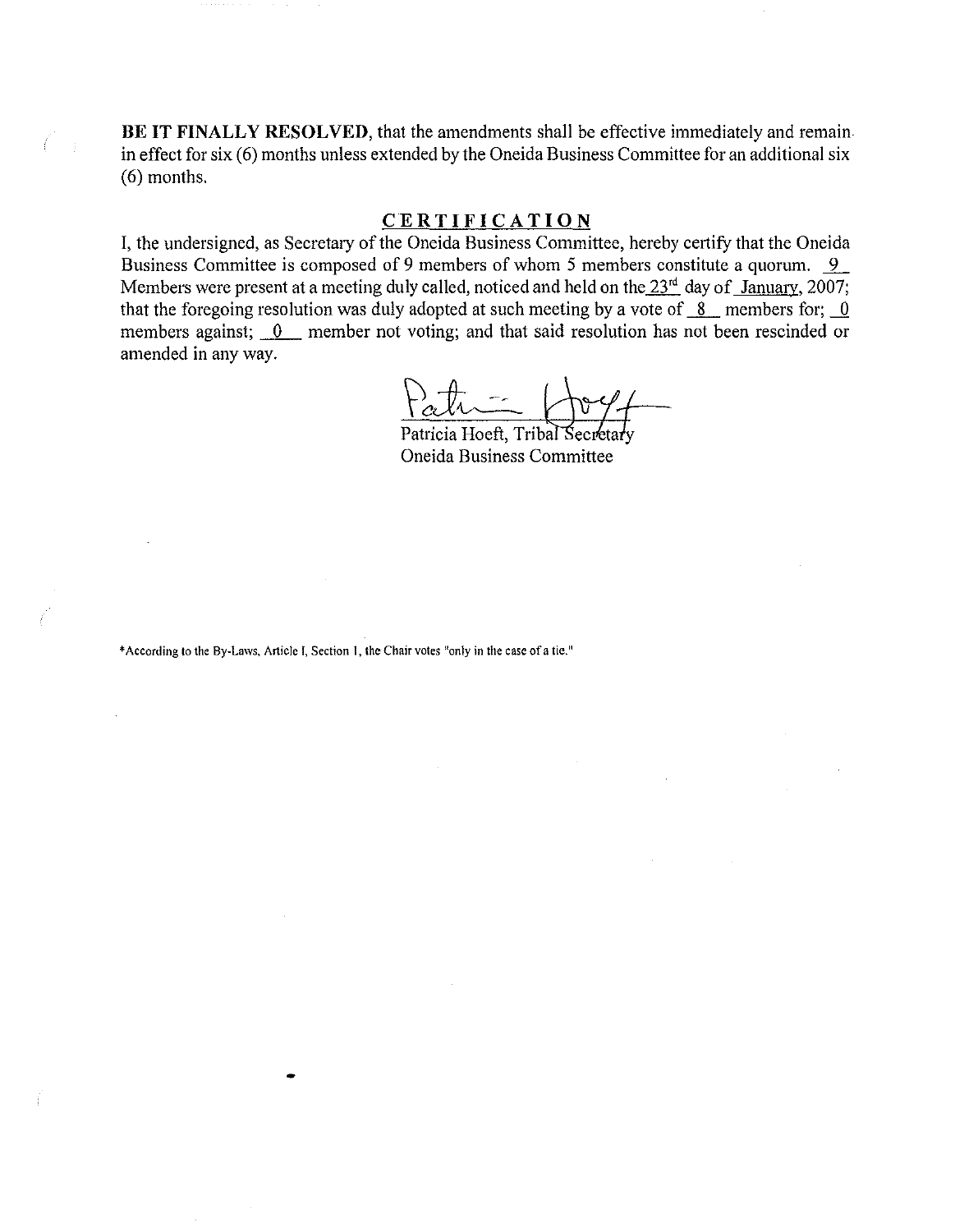|                          | The document was marked with 89 Deletions, 88 Insertions, 1 Move.                                                                                                      |
|--------------------------|------------------------------------------------------------------------------------------------------------------------------------------------------------------------|
| $\mathbf 1$              | POLICY AND PROCEDURES FOR DEPARTMENT OF PUBLIC WORKS                                                                                                                   |
| $\overline{2}$           | SNOW AND ICE REMOVAL                                                                                                                                                   |
| 3                        |                                                                                                                                                                        |
| 4                        | <b>ARTICLE I. Purpose</b>                                                                                                                                              |
| 5                        | 1-1. PurposeSnow and Ice Removal Policy for Department of Public Works                                                                                                 |
| 6                        |                                                                                                                                                                        |
| $\overline{\mathcal{I}}$ | <b>Article I. Purpose and Policy</b>                                                                                                                                   |
| 8<br>9                   | 1-1. The purpose of this policy is to define and outline snow and ice control objectives and<br>procedures as established by the Oneida Tribe of Indians of Wisconsin. |
| 10                       |                                                                                                                                                                        |
| 11                       | 1-2. $\frac{m}{\pi}$ general, It is the intentpolicy of the Oneida Tribe of Indians of Wisconsin is to provide a                                                       |
| 12                       | uniform understanding of the priorities and procedures used to combat snow and ice related                                                                             |
| 13                       | conditions. Each winter storm has unique characteristics that will vary the methodology used                                                                           |
| 4                        | to combat the related snow and ice conditions.                                                                                                                         |
| 15                       |                                                                                                                                                                        |
| 16                       | <b>ARTICLE II. Repeal, Amendment, Adoption</b>                                                                                                                         |
| 17                       |                                                                                                                                                                        |
| 18                       | 2-1. This policy supercedes any and all previously written documents or unwritten policies of the                                                                      |
| 19                       | Tribe regarding snow and ice removal.                                                                                                                                  |
| 20                       |                                                                                                                                                                        |
| 21                       | This policy is to be reviewed and updated annually by the Department of Public Works.<br><del>2-2.</del>                                                               |
| 22                       | Additions or deletions of vehicles and removal sites, review and rearrangement of the priority                                                                         |
| 23<br>24                 | list and personal assignments shall not need approval                                                                                                                  |
| 25                       | <b>Article II. Adoption, Amendment, Repeal</b>                                                                                                                         |
| 26                       | 2-1. This policy was adopted by a motion of the Oneida Business Committee on 2-18-94.                                                                                  |
| 27                       | All compensation rates listed in Article V shall supercede any policies or procedures in effect<br><del>2-3.</del>                                                     |
| 28                       | by the Human Resources Department.                                                                                                                                     |
| 29                       |                                                                                                                                                                        |
| 30                       | <b>ARTICLE III. Definitions</b>                                                                                                                                        |
| 31                       |                                                                                                                                                                        |
| 32                       | All-words used herein shall use their normal everyday context unless specifically stated<br><del>3-1. –</del>                                                          |
| 33                       | otherwise in this Article.                                                                                                                                             |
| 34                       |                                                                                                                                                                        |
| 35                       | $3 - 2 -$<br>- <del>Definitions,</del>                                                                                                                                 |
| 36                       |                                                                                                                                                                        |
| 37                       | 1. Tribe" means                                                                                                                                                        |
| 38                       | 2-2. This policy may be amended pursuant to the procedures set out in the Oneida Administrative                                                                        |
| 39                       | <u>Procedures Act by the Oneida Business Committee or the Oneida General Tribal Council.</u>                                                                           |
| 40                       | 2-3. Should a provision of this policy or the application thereof to any person or circumstances be                                                                    |
| 41                       | held as invalid, such invalidity shall not affect other provisions of this policy which are considered                                                                 |
| 42                       | to have legal force without the invalid portions.                                                                                                                      |
| 43                       | 2-4. Any policy, regulation, rule, resolution or motion, or portion thereof, which directly conflicts                                                                  |
|                          |                                                                                                                                                                        |

 $\ddot{\phantom{a}}$ 

 $\sim$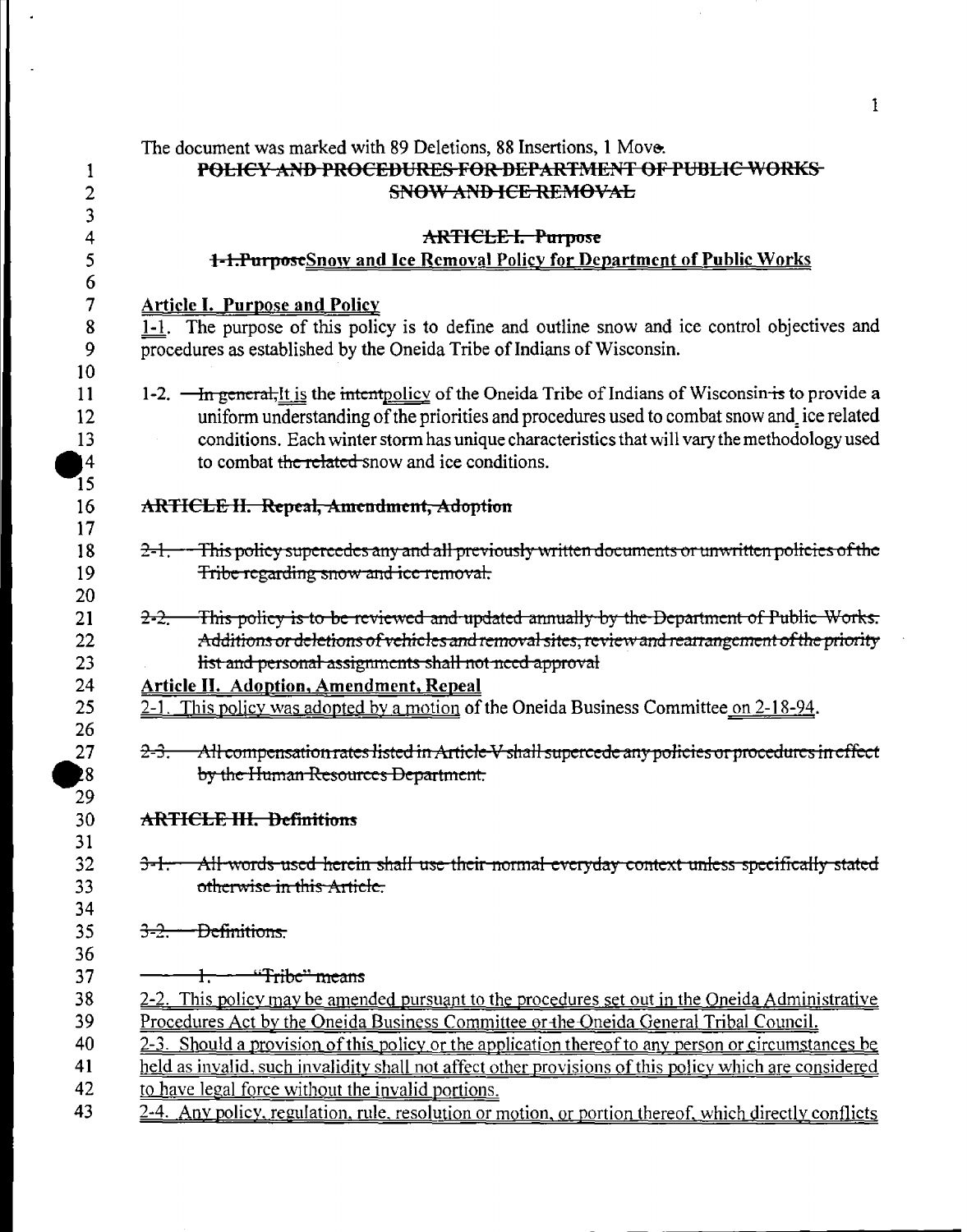|            | with the provisions of this policy is hereby repealed to the extent that it is inconsistent with or is |
|------------|--------------------------------------------------------------------------------------------------------|
|            | contrary to this policy.                                                                               |
|            | 2-5. This policy is adopted under authority of the Constitution of the Oneida Tribe of Indians of      |
| Wisconsin. |                                                                                                        |
|            | $\frac{1}{2}$                                                                                          |
|            | <b>Article III. Definitions</b>                                                                        |
|            | 3-1. This section shall govern the definitions of words and phrases used within this policy. All       |
|            | words not defined herein shall be used in their ordinary and everyday sense.                           |
|            | (a) "Department" means the Department of Public Works.                                                 |
|            | $\overline{\mathbf{3}}$ .                                                                              |
|            | (b) "Director" means the Director of the Department of Public Works or other person given              |
|            | the authority to make decisions set out in this policy.                                                |
|            | (c) "Holiday" means a recognized Tribal holiday as listed in the Personnel Policies and                |
|            | Procedures starting at 12:00 a.m. and ending at 11:59 p.m.                                             |
|            | (d) "Normal Working Hours" means 8:00 a.m. to 4:30 p.m., Monday through Friday.                        |
|            | (e) "Removal Program" means any emergency effort to remove snow and ice that begins                    |
|            | after a snowfall and ends with the completion of clearance of that snowfall that may extend            |
|            | beyond normal working hours. An emergency effort consists of snowfall or ice build-up                  |
|            | outside of normal conditions are authorized by the Director.                                           |
|            | "Director" means the Director of the Department of Public Works or other person<br>4.                  |
|            | given the authority to make decisions set out in this policy.                                          |
|            | "Normal Hours" means the operating hours of the Tribe, from $8:00$ a.m. to $4:30$ p.m.<br>÷.           |
|            | "Holiday" means a recognized Tribal holiday as listed in the Policies and Procedures<br>ᡠ.             |
|            | starting at $7:00$ a.m. and ending $7:00$ a.m.                                                         |
|            | "Clean-up" means the act of removing snow during non-emergency situations, after                       |
|            | (f) "Tribe" or "Tribal" means the Oneida Tribe of Indians of Wisconsin.                                |
|            | Article IV. General                                                                                    |
|            | 4-1. Once a Removal Program.                                                                           |
|            |                                                                                                        |
|            | <b>ARTICLE IV. Policy</b>                                                                              |
|            |                                                                                                        |
| $4 - 1 -$  | During snow and ice control operations is initiated, almost all other operations of the                |
|            | Department are of secondary importance once the program is initiated. While, generally, all            |
|            | Removal Programs are performed by the Department personnel, private operations and                     |
|            | equipment may be employed in an emergency as determined by the Director.                               |
|            |                                                                                                        |
|            | - Notification of Removal Program. The Director willshall authorize the beginning                      |
|            | of a Removal Program. PDepartment personnel willshall be notified of new working                       |
|            | hours, shifts, locations, duties and any other non-normal practices that shall apply for               |
|            |                                                                                                        |
|            | the duration of that Removal Program.-                                                                 |

l,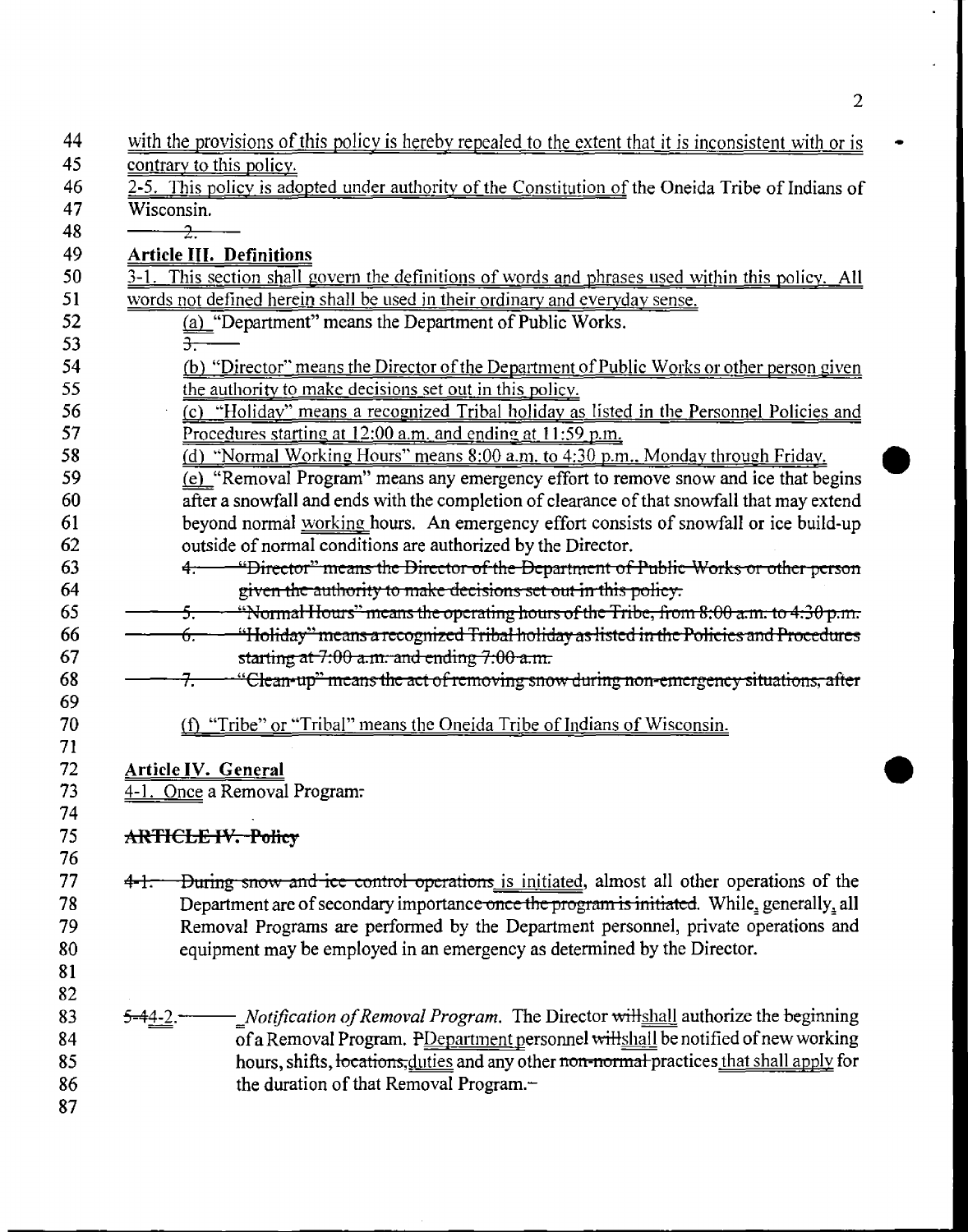| ARTICLEArticle V. Compensation and Hours                                                                                                                             |
|----------------------------------------------------------------------------------------------------------------------------------------------------------------------|
|                                                                                                                                                                      |
| $5-1$ . Snow and ice control operations are conducted on $a$ 24 hour basis, seven days a week.                                                                       |
| Therefore, the                                                                                                                                                       |
| 5-1. Department personnel areshall be prepared to shift from normal working hours any time it                                                                        |
| becomes necessary to institute a Removal Program, which may be conducted on a twenty-four (24)                                                                       |
| hour basis, seven (7) days a week. However, fifteen hour shifts are (15) continuous hours is the                                                                     |
| maximum lengths that safety standards allow for the Departmentan individual to continue a Removal                                                                    |
| Program shift without relief. Compensation for work performed when a Removal Program hoursis                                                                         |
| in place shall be as set out in section $5-3$ .                                                                                                                      |
| 5-2. Normal Hours. Work completed during normal working hours shall be paid at the regular                                                                           |
| rate of pay, provided that it is not an emergency as described in section 5-3.                                                                                       |
|                                                                                                                                                                      |
| 5-3. - Outside Normal Hours. Any time an employee is expected to work in any under 5-2.                                                                              |
| 5-2. Compensation. When Department personnel work during a Removal Program, the following                                                                            |
| compensation shall apply:                                                                                                                                            |
| $\pm$ $\rightarrow$ Over eight hours and/or between 4:30 p.m. to 11:00 p.m. at the eate of time                                                                      |
| and a half plus \$.75 per hour.                                                                                                                                      |
| Between $H:00$ p.m. and $7:00$ a.m. at                                                                                                                               |
| (a) During normal working hours, the regular rate of pay, except as provided for under (b).                                                                          |
| (b) Over eight (8) continuous hours and/or outside of normal working hours, the rate of time                                                                         |
| and a half plus \$1.00 per hour.<br>H<br>$\div$                                                                                                                      |
| (c) On a holiday hours $at_1$ the rate of double time.                                                                                                               |
|                                                                                                                                                                      |
|                                                                                                                                                                      |
|                                                                                                                                                                      |
|                                                                                                                                                                      |
| <b>ARTICLEArticle VI. Removal Sites, Priorities, Vehicle Identification, Assignments</b>                                                                             |
|                                                                                                                                                                      |
| 6-1. Removal Sites. Removal sites generally consist of all tIribal parking lots and access to                                                                        |
| those lots. Those listed in this section are given a numerical priority designation from "I"                                                                         |
| بتهنيها                                                                                                                                                              |
| Plowing out the Department of Public Works "snow plowing" staff.                                                                                                     |
| Anna John Nursing Home/Health Center. Staff workers for the Anna John Nursing<br>2.                                                                                  |
| Home, in the event those staff are unable to drive because of the snow and ice                                                                                       |
| emergency, will be transported to and from working during a Removal Program.                                                                                         |
|                                                                                                                                                                      |
|                                                                                                                                                                      |
| Department - Airview, and Airport Parking Lot.                                                                                                                       |
| Irene Moore Activity Center and New Casino, Gaming Human Resources<br>Tribal Business' inside and outside of the reservation.                                        |
| Elderly Homes. Elderly homes will be plowed only if the Department is notified<br>from Multi-Purpose, provided that it is only in the event the Multi-Purpose Center |

 $\overline{\mathbf{3}}$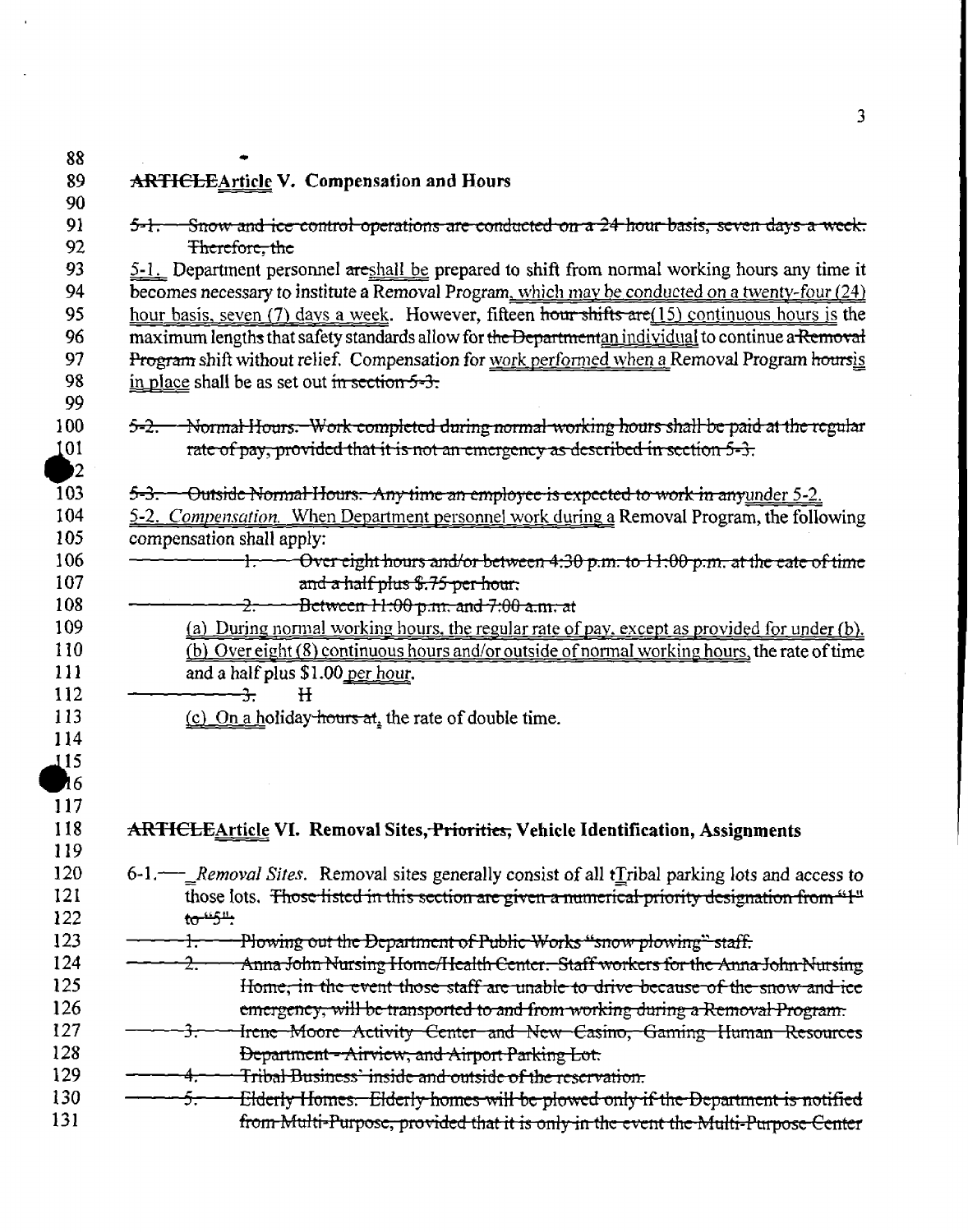|           | snow plowing vehicle is in-operable.                                                                                                                          |
|-----------|---------------------------------------------------------------------------------------------------------------------------------------------------------------|
| $6 - 2 -$ | Priority List. The priority list of Rtemoval Ssites shall be updated and posted as soon as new                                                                |
|           | properties are acquired by the Tribe. Provided that, the However, the following sites are                                                                     |
|           | given priority during a Removal Program:                                                                                                                      |
|           | (a) Residences of Department personnel who are part of the Removal Program and unable                                                                         |
|           | to report to work because of the snow and/or ice.                                                                                                             |
|           | (b) Anna John Nursing Home shall be the number one priority on any list-developed and                                                                         |
|           | require removal seven days a week and 24 hours a day.                                                                                                         |
| $6 - 3 -$ | and the Oneida Community Health Center.                                                                                                                       |
|           | (c) Gaming Facilities and Airview.                                                                                                                            |
|           | (d) Tribal Businesses, whether inside or outside of the Reservation boundaries.                                                                               |
|           | (e) Elders' Homes. Elders' homes may be plowed only if the Department is notified by the                                                                      |
|           | Multi-Purpose Center that the Multi-Purpose Center's snow plowing vehicle is inoperable.                                                                      |
|           | 6-2. Vehicle Identification and Assignments.                                                                                                                  |
|           | (a) Vehicles shall be given an identification number as soon as it is they are<br>ᆠ                                                                           |
|           | purchased and placed into service.                                                                                                                            |
|           | (b) Personnel shall be assigned to vehicles in an orderly manner to accomplish<br>- <del>2.</del>                                                             |
|           | twenty-four (24) hour coverage during Removal Programs and to assist the twenty-                                                                              |
|           | four (24) hour snow removal priority at the Anna John Nursing Home.                                                                                           |
|           | (c) Vehicles shall be assigned to accomplish the priority snow removal as developed<br>÷.                                                                     |
|           | in sectionunder 6-21.                                                                                                                                         |
|           | (d) All vehicle identification and assignments shall be posted and updated as needed.<br>4.                                                                   |
|           | 6-43. - Vehicles_Department personnel shall not use Tribal vehicles to:                                                                                       |
|           | (a) Plow private driveways or any areas not listed as a Rremoval Ssite, except for<br>┽                                                                       |
|           | those locations listed as exceptions in section under 6-1.                                                                                                    |
|           | $\frac{\underline{(b)}}{2}$                                                                                                                                   |
|           | -Plow snow across roads from private driveways.<br>∼.                                                                                                         |
|           | (c) Pile snow in private driveways.<br>子.                                                                                                                     |
|           | (d) Tow or otherwise assist in moving or removing stalled motorists.<br>4.                                                                                    |
|           | <b>ARTICLEArticle VII. Emergency Situations and Clean-up</b>                                                                                                  |
|           |                                                                                                                                                               |
|           | 7-1.—— The Department, at the request of the Oneida Police Department, may send vehicles to<br>assist in resolution of an emergency during a Removal Program. |
|           | 7-2.—— Clean-up will take place after normal hours at the close of a Removal Program.                                                                         |
|           | Compensation shall be as listed in section $5-32$ .                                                                                                           |
|           | 7-32. <sup>--</sup> The Department may transferutilize personnel from the Plumbing Department and the                                                         |
|           |                                                                                                                                                               |

 $\ddot{\phantom{0}}$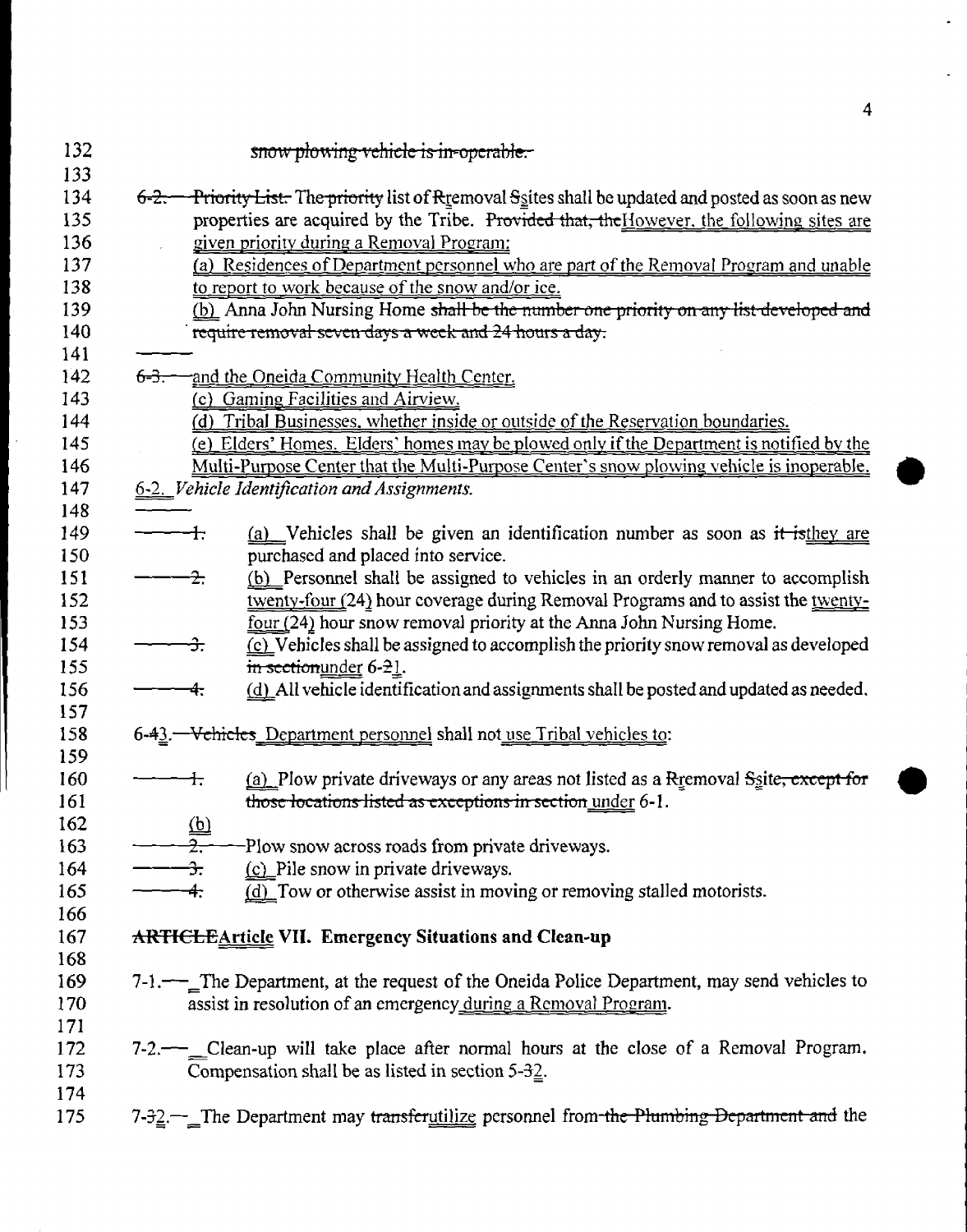- l76 l77 Utilities Department in the event a Removal Program requires additional personnel and equipment.
- l78 179 180

194

200 20l 2€)§ 204 የ5<br>06

#### **ARTICLE**Article VIII. Equipment and OperatorDepartment Personnel

- 181 182 183 184 185 8-1.—Equipment operators Department personnel are expected to be knowledgeable about the routes they are plowing. They are to be familiar with existing conditions that would effect the speed or rate at which they plow and shouldshall use every precaution in avoiding plowing practice that would cause damage to private, public or Tribal property and Tribal vehicles.
- 187 188 189  $\sum_{191}$ 192 193 8-2.—<del>Equipment operators</del> Department personnel are expected to inspect all equipment they use prior to leaving the Public WorksDepartment's garage or yard areas to be sure that the equipment is in proper working conditions. Including This includes, but is not limited to: brakes, lights, horns, turn signals, plow and/or material handling hydraulics, steering, cutting blades, edges, chains fluid levels, and tires. OperatorsPersonnel must check fuel tanks before taking the vehicle into the field. Any malfunction of the equipment, before or during operation, must be reported to the SDirector or a supervisor or Director immediately.
- 195 196 197 198 199 8-3.—<del>Individuals</del> Department personnel operating equipment or vehicles are expected to obey all traffic regulations during snow plowing and snowremoval operations. Individuals operating vehicles or equipment who are involved in an accident are required to report the accident to their supervisor immediately and must complete and submit an accident report no later then the end of their shift.
	- *End* =

Approved onAdopted by motion of the BC 02-18-94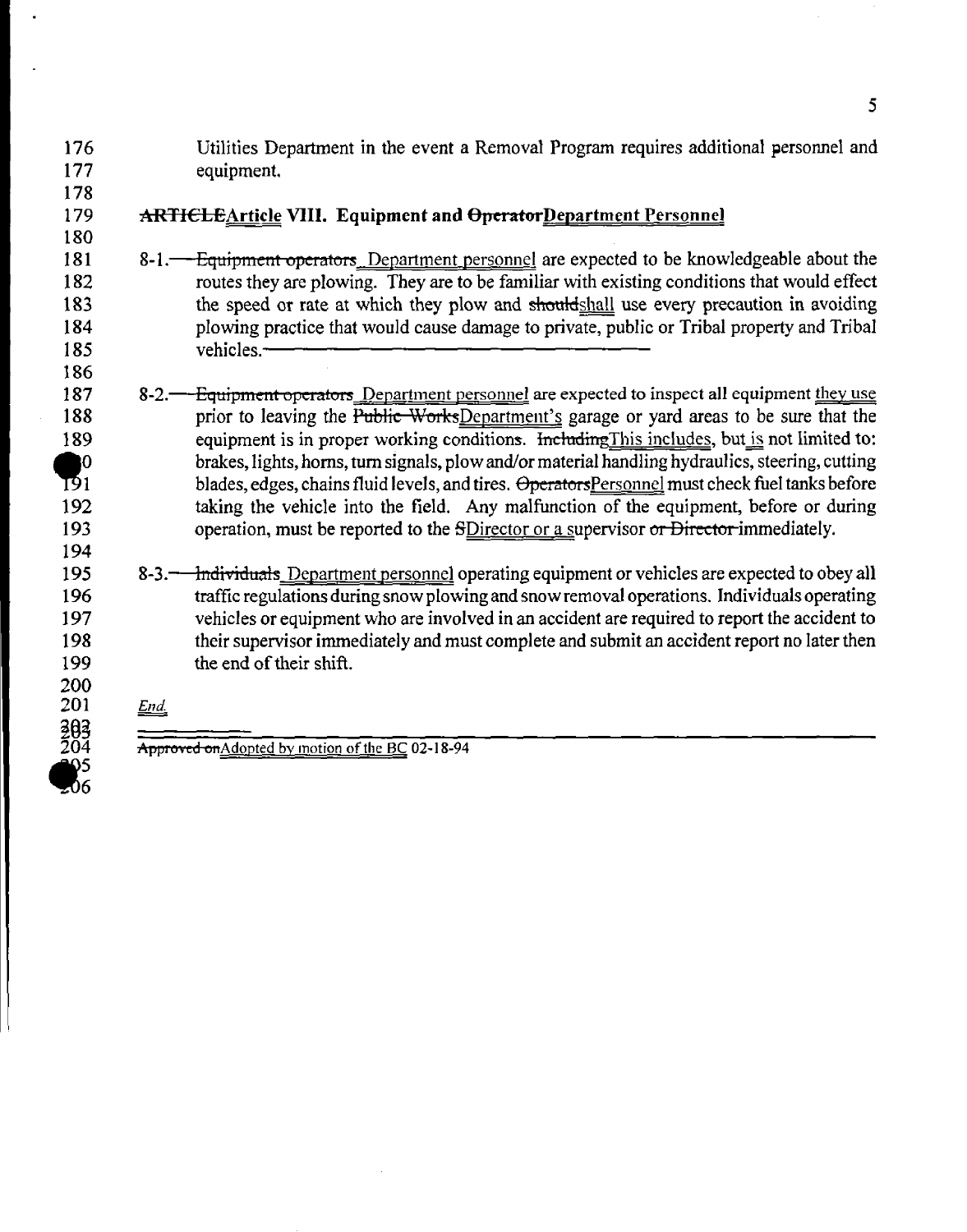| $\mathbf{1}$<br>$\overline{c}$ | Snow and Ice Removal Policy for Department of Public Works                                             |
|--------------------------------|--------------------------------------------------------------------------------------------------------|
| $\overline{\mathbf{3}}$        | Article I. Purpose and Policy                                                                          |
| $\overline{\mathbf{4}}$        | 1-1. The purpose of this policy is to define and outline snow and ice control objectives and           |
| $\mathfrak{s}$                 | procedures as established by the Oneida Tribe of Indians of Wisconsin.                                 |
| $\boldsymbol{6}$               | 1-2. It is the policy of the Oneida Tribe of Indians of Wisconsin to provide a uniform understanding   |
| $\overline{7}$                 | of the priorities and procedures used to combat snow and ice related conditions. Each winter storm     |
| $\pmb{8}$                      | has unique characteristics that will vary the methodology used to combat snow and ice conditions.      |
| 9                              |                                                                                                        |
| 10                             | Article II. Adoption, Amendment, Repeal                                                                |
| 11                             | 2-1. This policy was adopted by a motion of the Oneida Business Committee on 2-18-94.                  |
| 12                             | 2-2. This policy may be amended pursuant to the procedures set out in the Oneida Administrative        |
| 13                             | Procedures Act by the Oneida Business Committee or the Oneida General Tribal Council.                  |
| 14                             | 2-3. Should a provision of this policy or the application thereof to any person or circumstances be    |
| 15                             | held as invalid, such invalidity shall not affect other provisions of this policy which are considered |
| 16                             | to have legal force without the invalid portions.                                                      |
| 17                             | 2-4. Any policy, regulation, rule, resolution or motion, or portion thereof, which directly conflicts  |
| 18                             | with the provisions of this policy is hereby repealed to the extent that it is inconsistent with or is |
| 19                             | contrary to this policy.                                                                               |
| 20                             | 2-5. This policy is adopted under authority of the Constitution of the Oneida Tribe of Indians of      |
| 21                             | Wisconsin.                                                                                             |
| 22<br>23                       | <b>Article III. Definitions</b>                                                                        |
| 24                             | 3-1. This section shall govern the definitions of words and phrases used within this policy. All       |
| 25                             | words not defined herein shall be used in their ordinary and everyday sense.                           |
| 26                             | (a) "Department" means the Department of Public Works.                                                 |
| 27                             | (b) "Director" means the Director of the Department of Public Works or other person given              |
| 28                             | the authority to make decisions set out in this policy.                                                |
| 29                             | (c) "Holiday" means a recognized Tribal holiday as listed in the Personnel Policies and                |
| 30                             | Procedures starting at 12:00 a.m. and ending at 11:59 p.m.                                             |
| 31                             | (d) "Normal Working Hours" means 8:00 a.m. to 4:30 p.m., Monday through Friday.                        |
| 32                             | (e) "Removal Program" means any emergency effort to remove snow and ice that begins                    |
| 33                             | after a snowfall and ends with the completion of clearance of that snowfall that may extend            |
| 34                             | beyond normal working hours. An emergency effort consists of snowfall or ice build-up                  |
| 35                             | outside of normal conditions are authorized by the Director.                                           |

36 (f) "Tribe" or "Tribal" means the Oneida Tribe of Indians of Wisconsin. 

# 38 Article IV. General<br>39 4-1. Once a Remova

 4-I. Once a Removal Program is initiated, almost all other operations of the Department are of secondary importance. While, generally, all Removal Programs are performed by the Department personnel, private operations and equipment may be employed in an emergency as determined by

- the Director.
- 43 4-2. *Notification of Removal Program*. The Director shall authorize the beginning of a Removal
- Program. Department personnel shall be notified ofnew working hours, shifts, duties and any other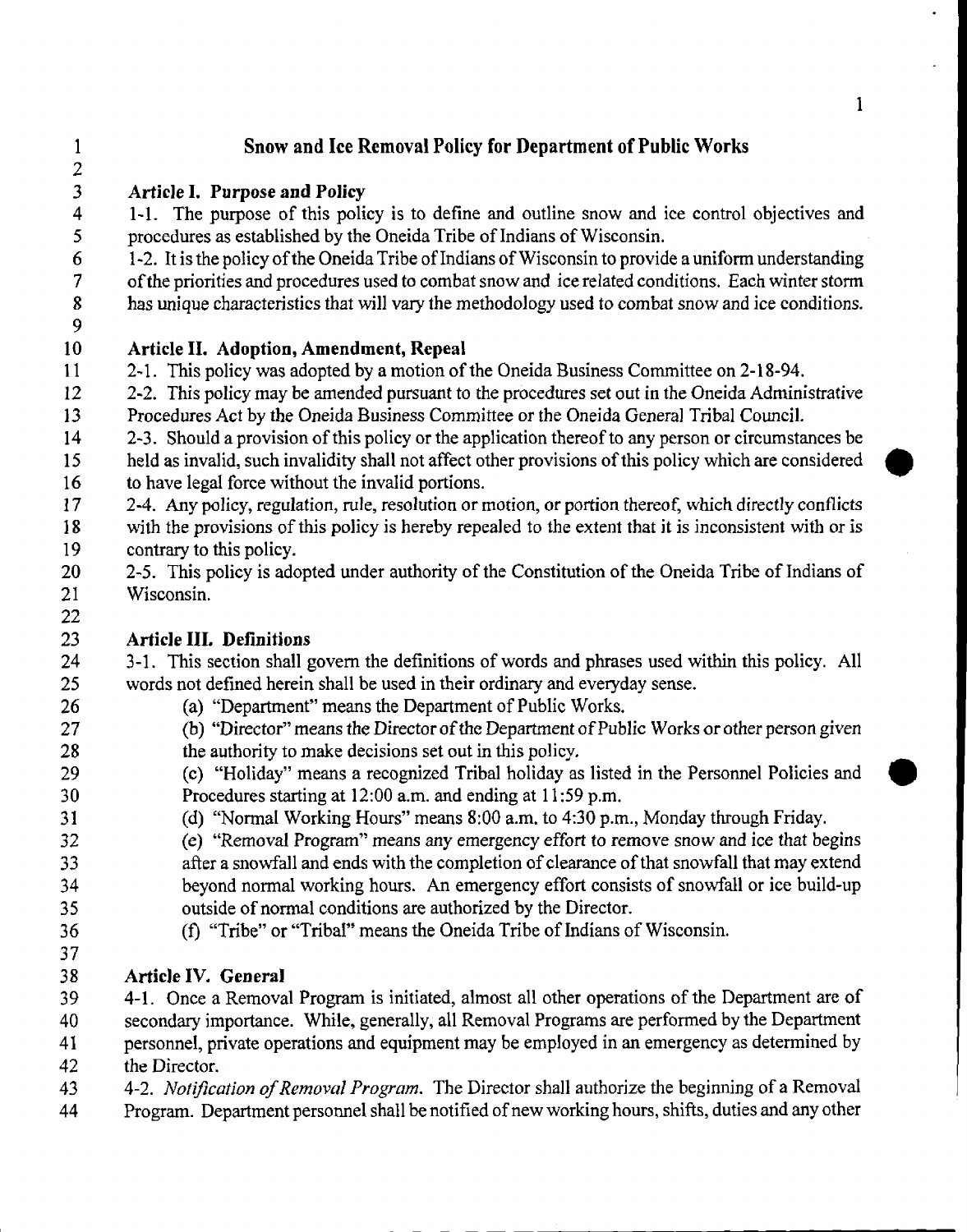| 45             | practices that shall apply for the duration of that Removal Program.                               |
|----------------|----------------------------------------------------------------------------------------------------|
| 46             |                                                                                                    |
| 47             | Article V. Compensation and Hours                                                                  |
| 48             | 5-1. Department personnel shall be prepared to shift from normal working hours any time it         |
| 49             | becomes necessary to institute a Removal Program, which may be conducted on a twenty-four (24)     |
| 50             | hour basis, seven (7) days a week. However, fifteen (15) continuous hours is the maximum length    |
| 51             | that safety standards allow for an individual to continue a shift without relief. Compensation for |
| 52             | work performed when a Removal Program is in place shall be as set out under 5-2.                   |
| 53             | 5-2. Compensation. When Department personnel work during a Removal Program, the following          |
| 54             | compensation shall apply:                                                                          |
| 55             | (a) During normal working hours, the regular rate of pay, except as provided for under (b).        |
| 56             | (b) Over eight (8) continuous hours and/or outside of normal working hours, the rate of time       |
| 57             | and a half plus \$1.00 per hour.                                                                   |
| 58             | (c) On a holiday, the rate of double time.                                                         |
| $\mathbf{P}$   |                                                                                                    |
| 60             | Article VI. Removal Sites, Vehicle Identification, Assignments                                     |
| 61             | 6-1. Removal Sites. Removal sites generally consist of all Tribal parking lots and access to those |
| 62             | lots. The list of removal sites shall be updated and posted as soon as new properties are acquired |
| 63             | by the Tribe. However, the following sites are given priority during a Removal Program:            |
| 64             | (a) Residences of Department personnel who are part of the Removal Program and unable              |
| 65             | to report to work because of the snow and/or ice.                                                  |
| 66             | (b) Anna John Nursing Home and the Oneida Community Health Center.                                 |
| 67             | (c) Gaming Facilities and Airview.                                                                 |
| 68             | (d) Tribal Businesses, whether inside or outside of the Reservation boundaries.                    |
| 69             | (e) Elders' Homes. Elders' homes may be plowed only if the Department is notified by the           |
| 70             | Multi-Purpose Center that the Multi-Purpose Center's snow plowing vehicle is inoperable.           |
| 71             | 6-2. Vehicle Identification and Assignments.                                                       |
| 72             | (a) Vehicles shall be given an identification number as soon as they are purchased and             |
| $\mathbf{J}$ 3 | placed into service.                                                                               |
| 74             | (b) Personnel shall be assigned to vehicles in an orderly manner to accomplish twenty-four         |
| 75             | (24) hour coverage during Removal Programs and to assist the twenty-four (24) hour snow            |
| 76             | removal priority at the Anna John Nursing Home.                                                    |
| 77             | (c) Vehicles shall be assigned to accomplish the priority snow removal as developed under          |
| 78             | $6-1.$                                                                                             |
| 79             | (d) All vehicle identification and assignments shall be posted and updated as needed.              |
| 80             | 6-3. Department personnel shall not use Tribal vehicles to:                                        |
| 81             | (a) Plow private driveways or any areas not listed as a removal site under 6-1.                    |
| 82             | (b) Plow snow across roads from private driveways.                                                 |
| 83             | (c) Pile snow in private driveways.                                                                |
| 84             | (d) Tow or otherwise assist in moving or removing stalled motorists.                               |
| 85             |                                                                                                    |
| 86             | <b>Article VII. Emergency Situations and Clean-up</b>                                              |
| 87             | 7-1. The Department, at the request of the Oneida Police Department, may send vehicles to assist   |
| 88             | in resolution of an emergency during a Removal Program.                                            |
|                |                                                                                                    |